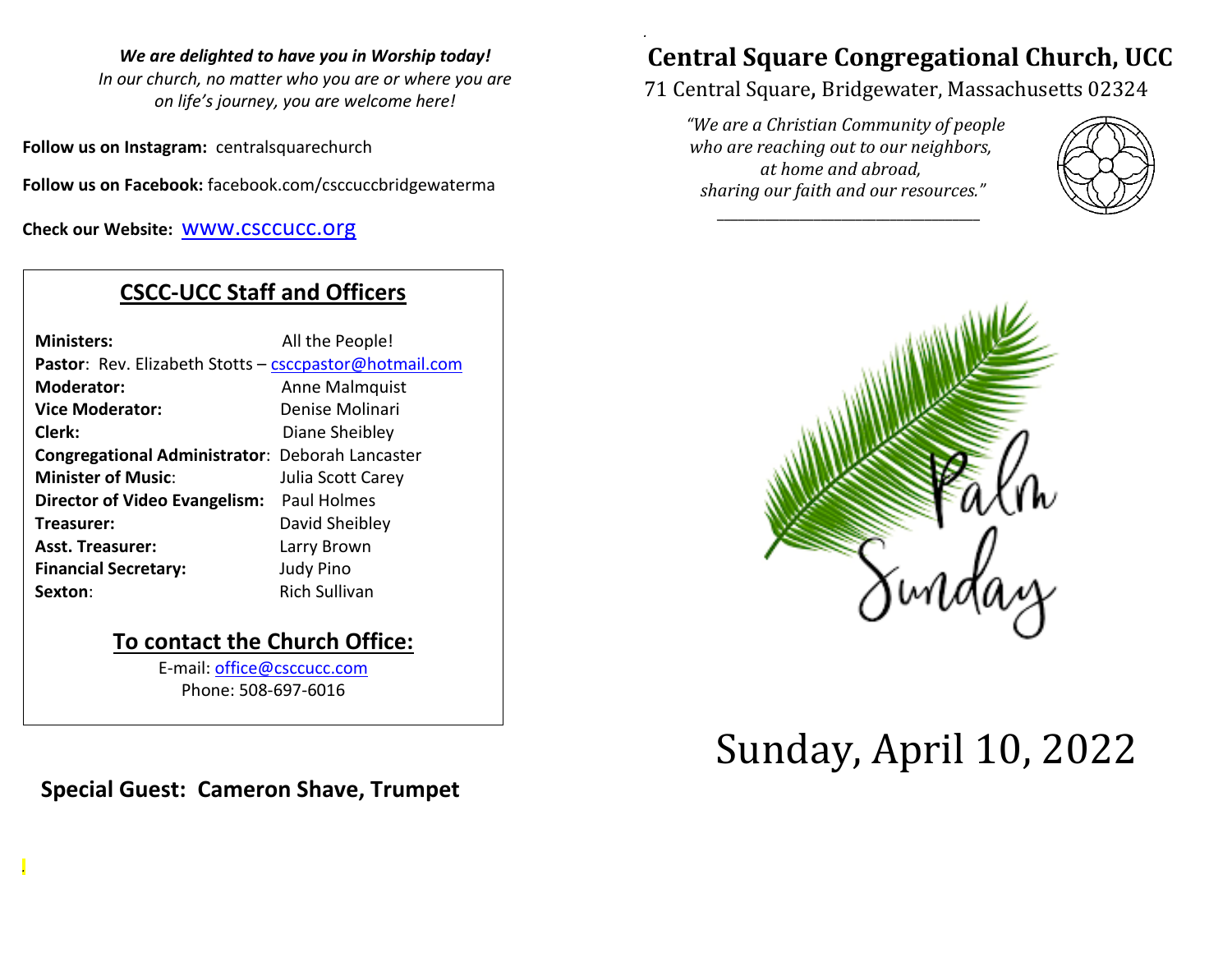|                                                                     | Processional for Palm Sunday: "Hosanna, Loud Hosanna" Pamela Robertson                                                                                                                                                                                                                                                      | <b>Musical Meditation:</b>                                                                        | "Hosanna"                                                                                                                                                                                                                                                                                                                                                          | Andrew Lloyd Webb |
|---------------------------------------------------------------------|-----------------------------------------------------------------------------------------------------------------------------------------------------------------------------------------------------------------------------------------------------------------------------------------------------------------------------|---------------------------------------------------------------------------------------------------|--------------------------------------------------------------------------------------------------------------------------------------------------------------------------------------------------------------------------------------------------------------------------------------------------------------------------------------------------------------------|-------------------|
| <b>Welcome and Announcements</b><br><b>Invitation to Fellowship</b> |                                                                                                                                                                                                                                                                                                                             | <b>Prayers of the People</b><br><b>Pastoral Prayer</b>                                            |                                                                                                                                                                                                                                                                                                                                                                    |                   |
|                                                                     |                                                                                                                                                                                                                                                                                                                             |                                                                                                   |                                                                                                                                                                                                                                                                                                                                                                    |                   |
| One:<br>All:<br>One:                                                | *Palm Sunday Call to Worship<br>"Jesus set his face toward Jerusalem." (Luke 9:51)<br>Our Lord is on a journey,<br>and the way leads through opposition and misunderstanding.<br>Jesus invites us to follow him.<br>All:<br>This journey leads through the shadows of betrayal,                                             |                                                                                                   | Our Father, who art in heaven, hallowed be thy name.<br>Thy Kingdom come, thy will be done, on earth as it is in heaven.<br>Give us this day our daily bread and forgive us our sins,<br>as we forgive those who sin against us.<br>And lead us not into temptation, but deliver us from evil.<br>For thine is the kingdom, the power and the glory forever. Amen. |                   |
| One:                                                                | the night of Gethsemane, the afternoon darkness of Golgotha.<br>"Then Jesus told his disciples, 'If any want to become my<br>followers, let them deny themselves and take up their cross and<br>follow me. For those who want to save their life will lose it,<br>and those who lose their life for my sake will find it."" | <b>Musical Meditation:</b><br><b>Closing Words</b><br>A Thank You Video from Heifer International | "All Glory, Laud and Honor"                                                                                                                                                                                                                                                                                                                                        | John Carter       |
| All:                                                                | (Matt. 16:24-25)<br>Our Lord is on a journey. May we have the grace to follow this<br>Christ, and to give to him our very lives.<br>For in giving away our life, we find it, and in dying we live.                                                                                                                          | *Closing Hymn #216:                                                                               | "All Glory, Laud and Honor"                                                                                                                                                                                                                                                                                                                                        |                   |
| *Prayer of Invocation                                               |                                                                                                                                                                                                                                                                                                                             | *Benediction:<br>Postlude:                                                                        | "The Palms"<br>"Palming Love"                                                                                                                                                                                                                                                                                                                                      | by V.K.           |
| *Opening Hymn #213:                                                 | "Hosanna, Loud Hosanna"                                                                                                                                                                                                                                                                                                     |                                                                                                   |                                                                                                                                                                                                                                                                                                                                                                    |                   |
| <b>Scripture Reading:</b>                                           | (Pew Bible pg. 492-493)<br>Psalm 118                                                                                                                                                                                                                                                                                        |                                                                                                   | Please Note: This service is subject to change by the guidance of the Holy Spirit                                                                                                                                                                                                                                                                                  |                   |

*\*Please rise in body or spirit.*

**Musical Meditation:** *"Hosanna"* Andrew Lloyd Webber

**\*Gloria Patri:**

*Glory be to the Father, and to the Son and to the Holy Ghost. As it was in the beginning, is now and ever shall be, World without end, Amen. Amen.*

**Gospel Reading:** John 12:12-16 (Pew Bible pg. 875)

#### **Sermon**

*.*